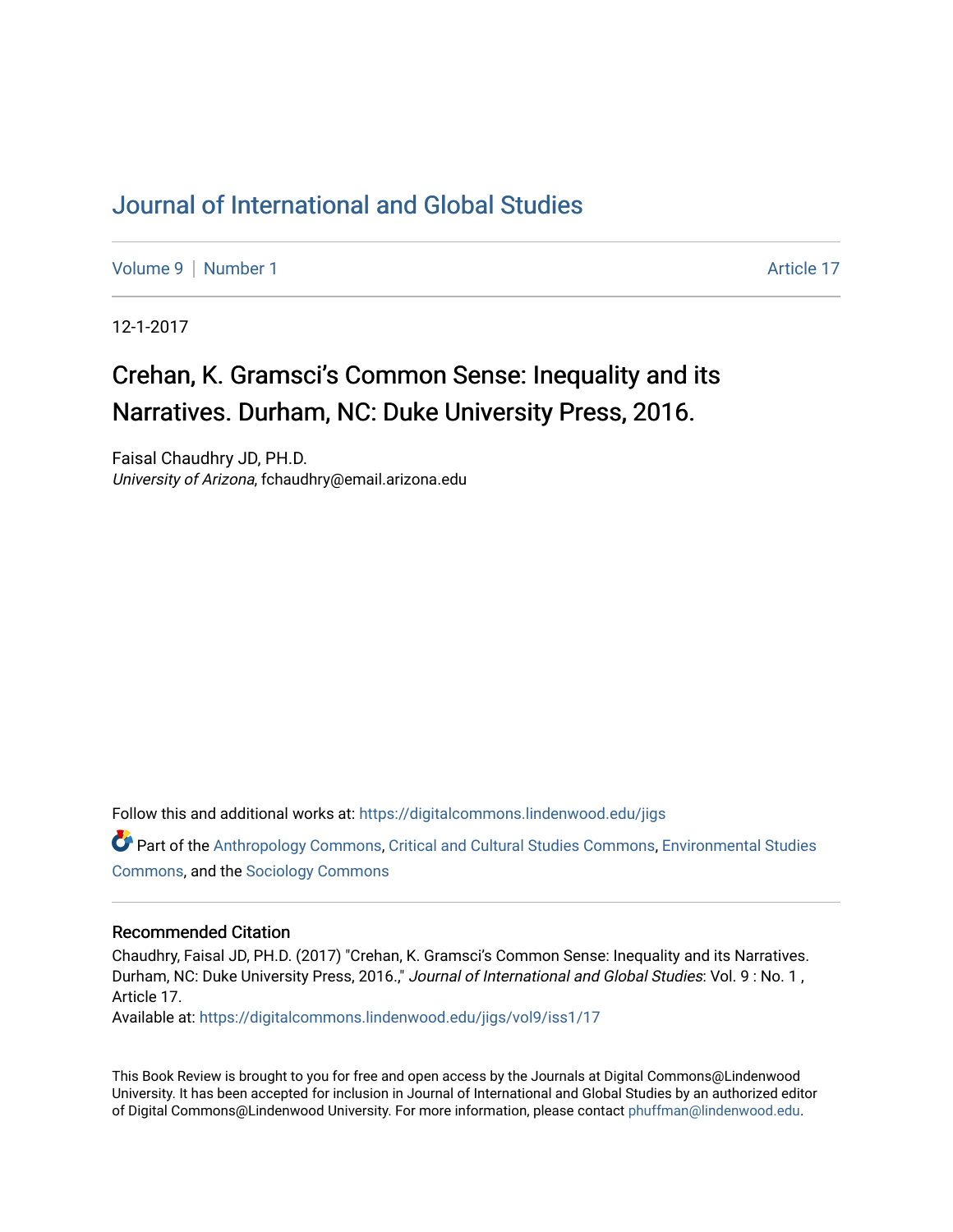## **Crehan, K.** *Gramsci's Common Sense: Inequality and its Narratives***. Durham, NC: Duke University Press, 2016.**

In this timely and highly readable book, Kate Crehan looks at the thought of Antonio Gramsci, the renowned 20<sup>th</sup>-century Italian communist and Marxist social theoretician. Drawing on the *Prison Notebooks*—the famed collection of writings Gramsci drafted while incarcerated by Italy's fascist government from 1926 until his death in 1937—Crehan examines their author's oft-referenced but less read ideas about class, ideology, and hegemony. Doing so with an eye toward understanding "inequality and its narratives" today, Crehan's book is more than simple exegesis. The work is divided into two main segments, with Part I's reading of Gramsci's ideas followed by a series of case studies comprising Part II. These cases move across a wide—and, in ways, disparate—range, taking the reader from Adam Smith and eighteenth-century Scotland to the contemporary Tea Party and Occupy movements in the United States.

With Part II thus seeking to effectively 'apply' the lessons of what comes before, Part I itself is organized into four chapters. These progress through Gramsci's ideas about subalternity (chapter 1), intellectuals (chapter 2), common sense (chapter 3), and the nature of subaltern knowing (chapter 4). Underlying this organization is the desire to unpack an overarching concern in the *Prison Notebooks* with "[t]he relationship between the fundamental inequalities that shape the realities human beings confront and the ever-shifting flux of lived experience" (xi). As is explained in Crehan's useful preface, the point of entry into this concern is the concept of class, which, as she notes, Marx, himself, offered no single definition for in *Capital*. Without explicitly evoking the distinction between the material and ideal, she explains Gramsci's "multifaceted" version of the concept in terms of the "opinions," "worldviews," "narratives," and "webs of intelligibility" that make it more than simply an objective reality/relation (x, xi). According to the theoretical lexicon that is extracted from the *Prison Notebooks* themselves, it is thus *senso commune*—and the larger "passage from knowledge to opinion" it portends (xi)—that is the centerpiece both of Crehan's presentation of Gramsci's views on class and Part I more generally.

Before arriving specifically at "common sense" in chapter 3, chapter 1 begins with the way the concept of subalternity has been taken up especially by scholars of the Global South over the last thirty years. Here, Crehan structures the discussion of this "central question" (p. 10) within Gramsci's notebooks around two of his leading interpreters in the present. In particular, she highlights the "diametrically opposed positions" of the feminist literary theorist Gayatri Spivak and the political scientist James Scott, author of various works "celebrating the agency of the subordinated" (p. 11). Cutting against the grain of readings that reduce subalternity to a euphemism for the proletarian, Crehan instead highlights the "lack of specificity" (p. 16) with which Gramsci used the concept in order to "[encompass] subordination in all is many forms, including" in its "internalized" variety (p. 17).

Turning to the concept of "Intellectuals," chapter 2 begins by pointing out that "[f]or Gramsci, the knowledge produced by intellectuals is never the result of some 'head birth'" of "pure thought springing fully formed from an individual mind as Athena sprang from the head of Zeus" (p. 19). Going on to then canvass the distinction developed in the notebooks between "traditional" and "organic" intellectuals, Crehan emphasizes that Gramsci—like Marx and Engels—saw "ideas and beliefs" as being shaped by "'the production and reproduction of real life'" (p. 20). In the remainder of the chapter, she then once more turns to Gramsci's more recent reception, focusing especially on Edward Said, whose views on the Italian social theorist's work she departs from in important ways. Maintaining that for Gramsci, "the emergence of new kinds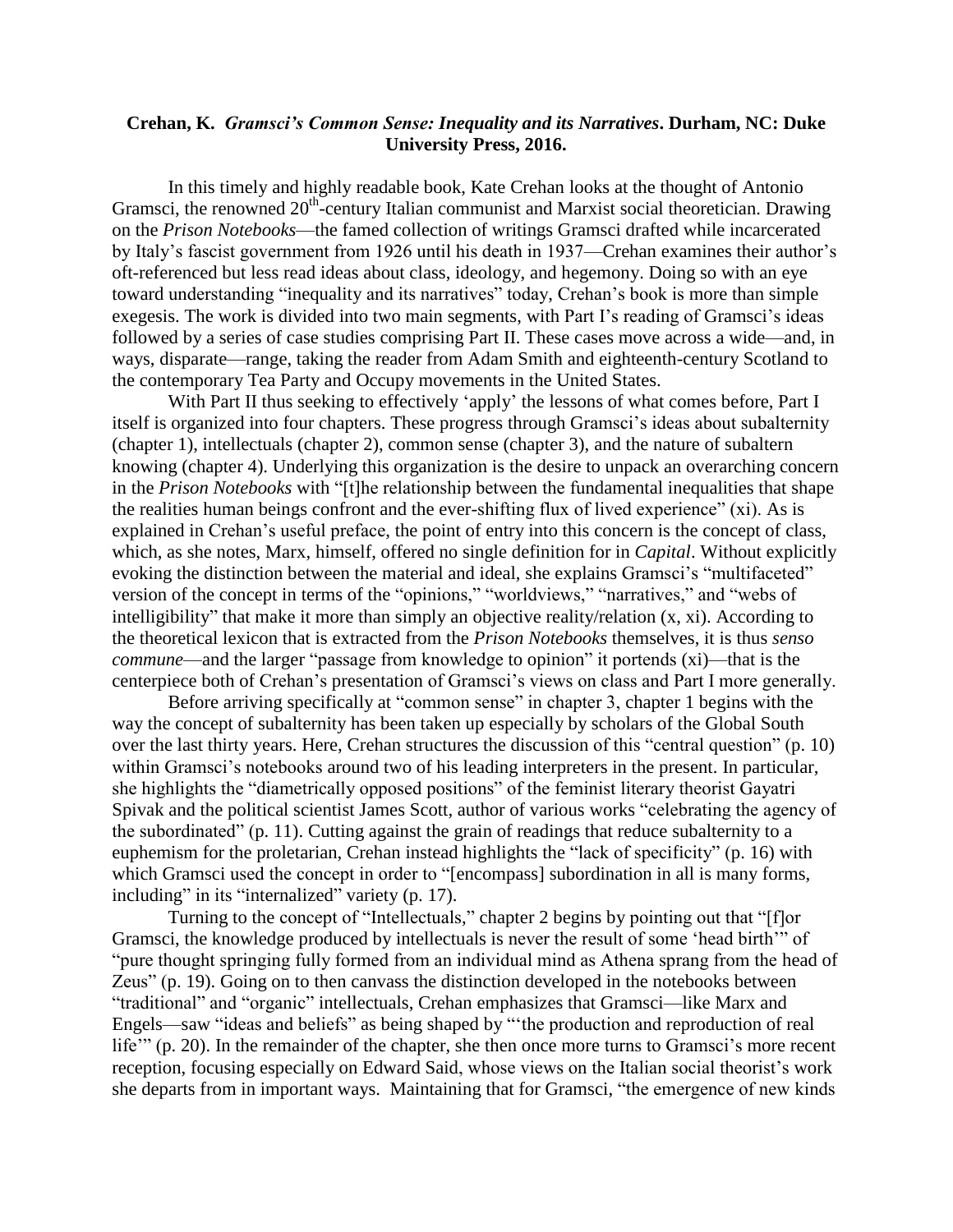of intellectuals" was "an essential part of class formation" (p. 34), Crehan discounts Said's more strict reading of the Gramscian intellectual as being solely devoted to "'advanc[ing] human freedom and knowledge'" (p. 35). Says Crehan, in Gramsci's eyes, the intellectual was "like everyone else," the "product of a particular time and place" (p. 35). Accordingly, he is said to have envisioned the organic intellectual as being linked to the "the lived realities" of particular classes and hence to new "political narratives…capable of becoming a social force with the power to inspire collective action and social transformation" (p. 36). Chapter 2 concludes by turning to Gramsci's associated ideas about "historical blocs" and the forms of "feeling-passion" from which they commence before further solidifying into "understanding and thence knowledge'" (p. 39).

Against the backdrop of what comes before, Chapter 3's arrival at the key concept of "common sense" is seamless. As elaborated in the *Prison Notebooks*, Crehan explains that for Gramsci, the concept stands for the "accumulation of taken-for-granted 'knowledge' to be found in every human community" (p. 43). Starting with a piecemeal history of the phrase outside of its particularized use in the notebooks, Crehan introduces the chapter by touching on contemporary work in the history of ideas, explications of the same-sounding notion of "plain wisdom" in the pages of the *New York Times*, and Pierre Bourdieu's concept of habitus. For Gramsci more specifically, she goes on to highlight how common sense is neither "confined to the masses" nor regarded in wholly negative terms. He is instead said to have staked a more complicated middle ground by presenting common sense as a "multistranded entwined knot of, on the one hand, clear sightedness (good sense), which is not fooled by the sophistry of spin doctors; but, on the other, blinkered shortsightedness clinging defensively to the comfortable and familiar" (p. 48). Here, Crehan links Gramsci's mixed assessment of common sense to a larger "antiromanticism" that distinguishes his view from one like Hannah Arendt's, which sees only a totalizing "deference" in the face of the "popular understandings" it authors (p. 50). Crehan's reconstruction of Gramsci here is ultimately optimistic insofar as she sees his approach to common sense as allowing for the possibility of both a new culture and an awareness of history, for it "offers us a way of thinking about the texture of everyday life that encompasses its givenness" even as it "acknowledges its contradictions, fluidity, and flexibility" (p. 58).

Before moving to her case studies, Crehan ties together her survey of Gramscian theory in a fourth chapter called "What Subalterns Know." Likely the least essential of Part I's contents, it opens with the observation that "[t]he incoherent knowledge inherent in subaltern experience needs to find coherent forms of expression, based on reason, that strike those subalterns as simple common sense" (p. 77). As for the case studies themselves, they commence with the chapter that takes the reader furthest afield from the book's seeming core. Of course, in one sense, chapter 5's turn to "Adam Smith" as "A Bourgeois, Organic Intellectual" follows as directly from what comes before as do either chapter 6's discussion of "The Common Sense of the Tea Party" or chapter 7's of "Common Sense, Good Sense, and Occupy." On the other hand, however, it is not simply that chapter 6 and 7 are explicitly connected to one another because they both turn from Gramscian theory to the contemporary United States. Rather, in a book that has been heretofore largely ahistorical, chapter 5 delivers the reader into the middle of a time and place that is far removed from the others the book treats and that the preceding chapters do not not necessarily prepare the reader to be led toward.

Its seemingly abrupt appearance notwithstanding, chapter 5 is intended to concretely illustrate "the process by which an emerging class 'creates together with itself' its own organic intellectuals" (p. 81). How, at least in principle, it is meant to apply the insights of Part I is thus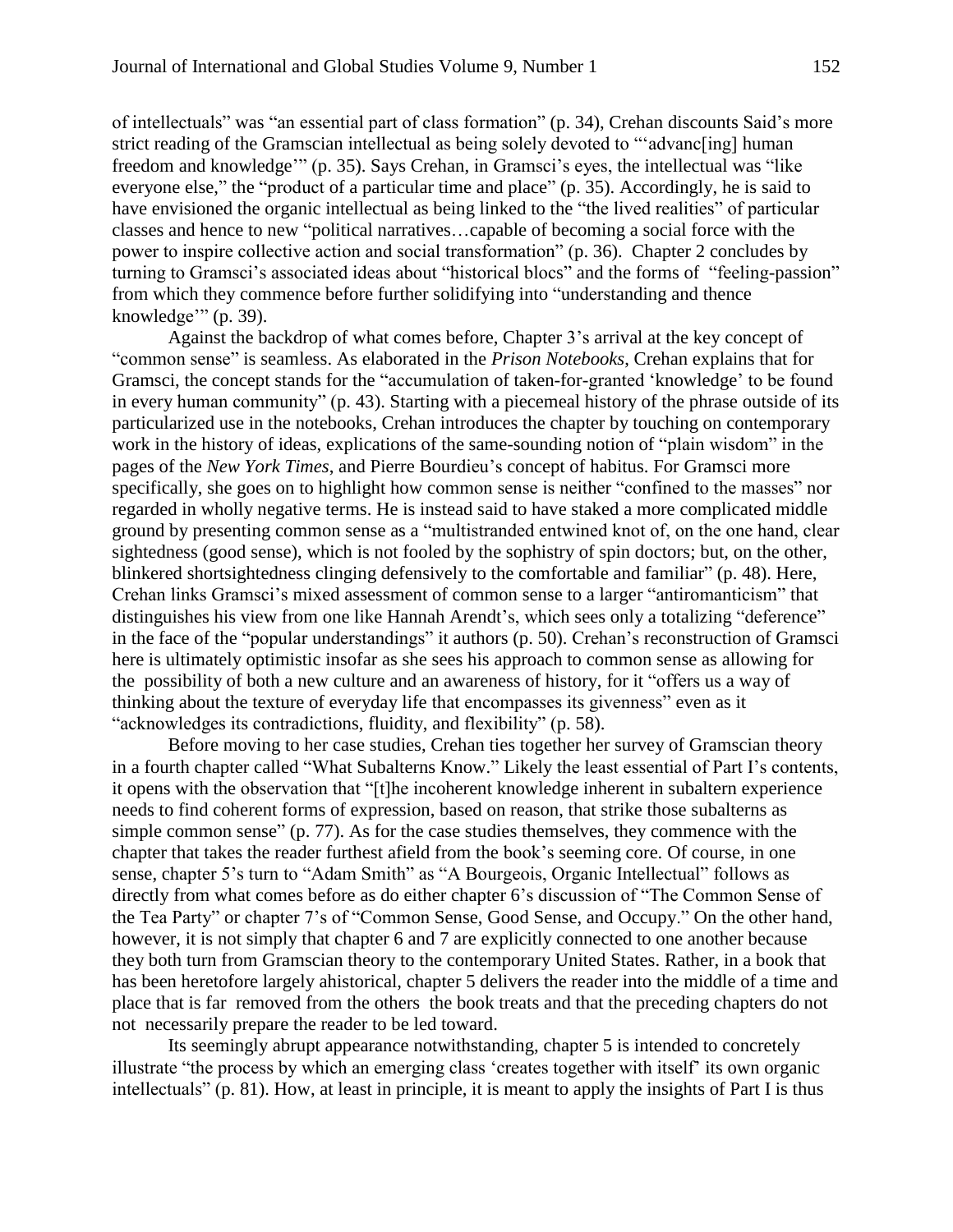apparent enough, with the deference to a historical rather than contemporary example explained on grounds of "structural patterns" revealing themselves only "in hindsight" (p. 81). In substance, the chapter moves from providing background on the social and political context of eighteenth-century Scotland and its version of the enlightenment to Smith's wider intellectual concerns outside of the *Wealth of Nations*. Crehan then goes on to look at Smith and the rise of economics. The focus here is on his "organicity" as an intellectual and how from the Gramscian perspective, his thought must be approached through reference to the "process of knowledge production rather than…the particular qualities of individual intellectuals" (p. 115). On this front, Crehan's ultimate conclusion is that the "author of the *Wealth of Nations* was" a "product of" an intellectual environment that was, itself, a "subaltern location." Focusing in part on Smith's critical and polemical stance against monopoly, Crehan thus emphasizes that only with time did the "book's confident vision of ever-expanding opulence, based on commercial freedom…reveal itself" as the source of an organizing vision of the kind Gramsci would see as "essential for any emerging class" (p. 116).

On Part II's logic, the move from Smith to the Tea Party and Occupy movements is couched in terms of shifting from the concept of the organic intellectual to that of common sense. While as noted earlier, these chapters have more in common with one another than they do with chapter 5, they are both also more tenuously connected to any mission of 'applying' the ideas presented in Part I than is Chapter 5. Regardless, Crehan's discussion here remains illuminating, as she works in a mode that proves more ethnographic than it is anything else. There will thus be much to hold the attention of any reader in her discussions of the United States in the new gilded age of the twenty-first century, and the theme of inequality's narration and the larger sense—both 'common' and 'good'—that its competing versions emerge from/appeal to continues to animate the backdrop.

If there are criticisms to make about the book, one, of course, has already been suggested above. More explicitly, that criticism is in part, about the possible sense of disconnection the reader may end up feeling as she moves between Parts I and II. In part, however, it may also be about the more troubling possibility that even a text so engaging as Crehan's may end up reminding the reader of the hiatus that is likely to always exist between social theory—whether as espoused by or through Gramsci or anyone else—and more straightforward ways of intellectually reckoning with the injustices of the social world. (To what extent, in other words, do Crehan's chapters on the Tea Party and Occupy really require any 'Gramscian' perspective/lexicon—rather than the largely journalistic one she, in effect, uses—to understand either what is promising or troubling about them or, for that matter, the underlying conditions of the social world they emerged from?)

The latter admittedly esoteric concern about the ultimate value of our frameworks for humanistic social inquiry aside, more pressing is the book's failure to address the contemporary world beyond the year 2011 (when the Occupy movement emerged). While the author obviously cannot be faulted for the fact that history will always outstrip the need for publication dates, it remains difficult not to at least wonder what a book published in 2016 on the topics this one treats would say about the great 'populist' explosion that was made manifest during that same year across the political and social systems of the Western world. Crehan's work of course does have the wherewithal to locate Gramsci's "antiromantic" refusal to see "common sense" in solely praiseworthy terms. Yet even so, elsewhere the discussion often broaches themes of